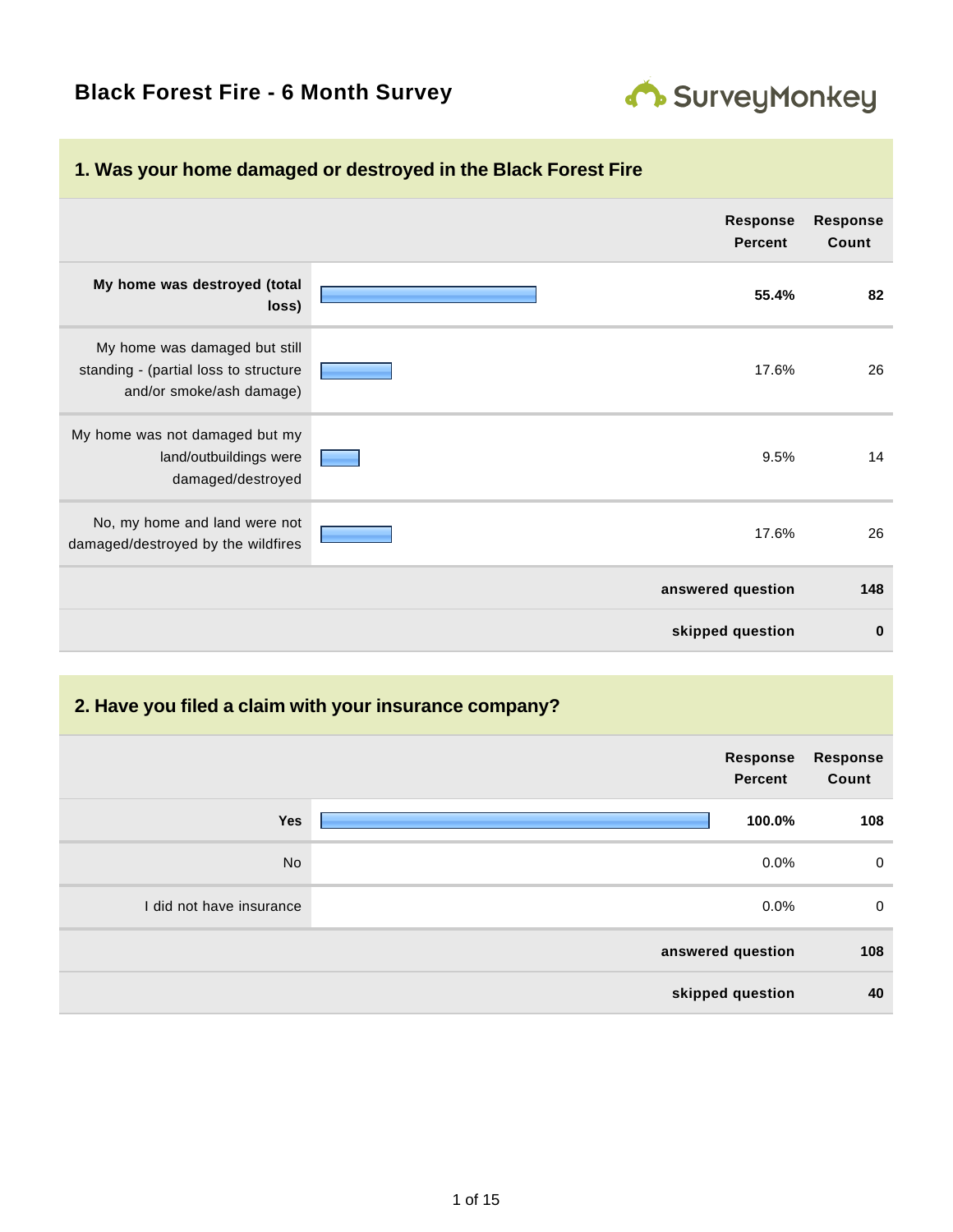# **3. Do you rent or own the dwelling that was damaged or destroyed?**

|                                           | Response<br><b>Percent</b> | <b>Response</b><br>Count |
|-------------------------------------------|----------------------------|--------------------------|
| Rent                                      | П<br>1.9%                  | 2                        |
| Own (This is my primary<br>residence)     | 94.4%                      | 102                      |
| Own (This is not my primary<br>residence) | $\blacksquare$<br>3.7%     | 4                        |
|                                           | answered question          | 108                      |
|                                           | skipped question           | 40                       |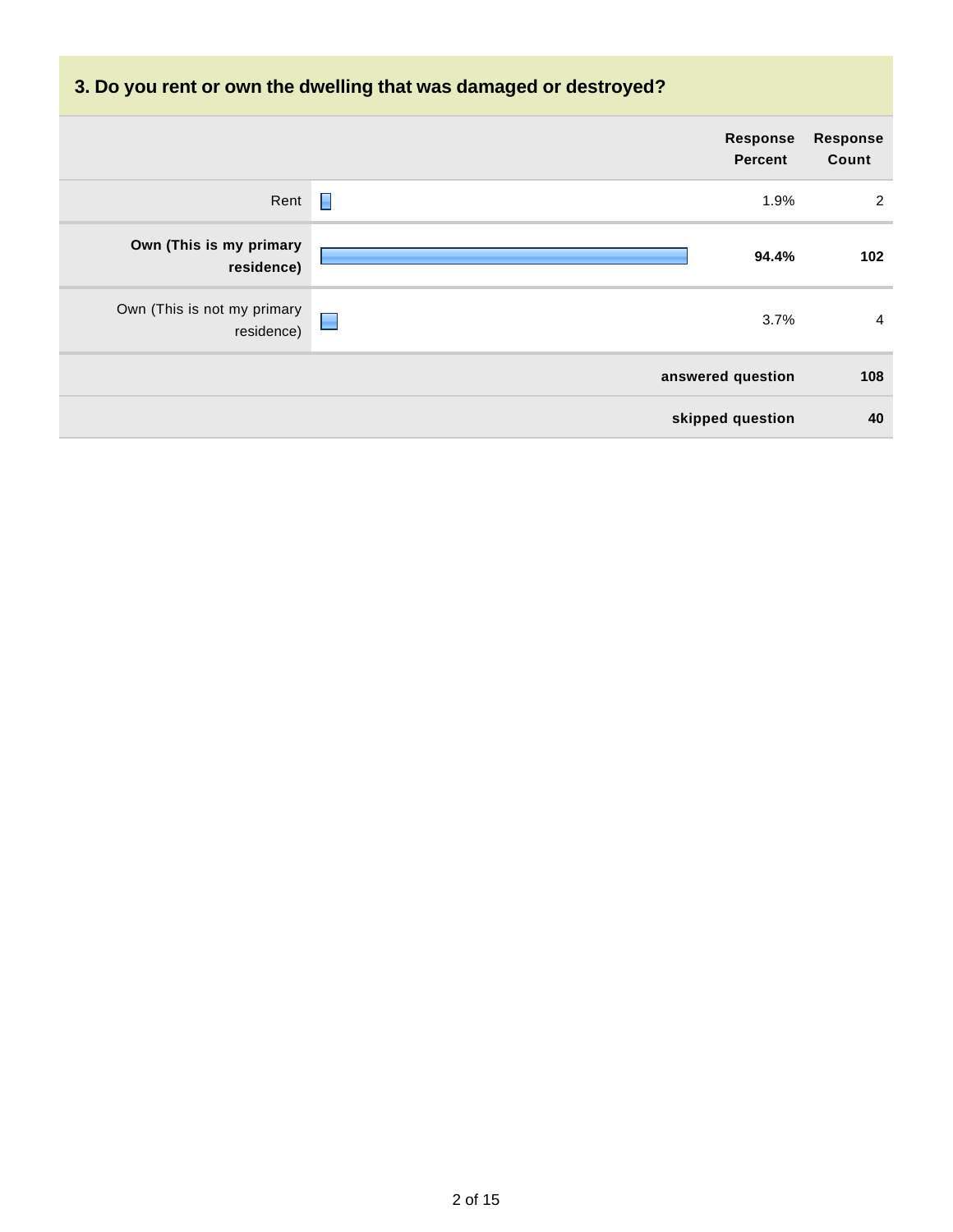# **4. What is the name of your insurance company?**

|                          | Response<br>Percent    | Response<br>Count         |
|--------------------------|------------------------|---------------------------|
| AAA                      | $\blacksquare$<br>1.0% | $\mathbf{1}$              |
| Allstate                 | 12.1%                  | 12                        |
| American Family          | 13.1%                  | 13                        |
| Auto Owners              | 0.0%                   | $\pmb{0}$                 |
| Chubb                    | 0.0%                   | $\pmb{0}$                 |
| <b>Country Financial</b> | 0.0%                   | $\pmb{0}$                 |
| Encompass                | 0.0%                   | $\pmb{0}$                 |
| Farmers                  | 14.1%                  | 14                        |
| Farm Bureau              | 0.0%                   | $\pmb{0}$                 |
| The Hartford             | 7.1%                   | $\overline{7}$            |
| Hoarce Mann              | 0.0%                   | $\pmb{0}$                 |
| <b>Liberty Mutual</b>    | $\blacksquare$<br>3.0% | $\ensuremath{\mathsf{3}}$ |
| Metlife                  | 0.0%                   | $\pmb{0}$                 |
| $\sf QBE$                | 0.0%                   | $\pmb{0}$                 |
| <b>Residence Mutual</b>  | 0.0%                   | $\pmb{0}$                 |
| Safeco                   | $\blacksquare$<br>2.0% | $\overline{\mathbf{c}}$   |
| Shelter Insurance        | $\blacksquare$<br>1.0% | $\mathbf{1}$              |
| <b>State Farm</b>        | 20.2%                  | ${\bf 20}$                |
| Travelers                | $\blacksquare$<br>2.0% | $\boldsymbol{2}$          |
| <b>USAA</b>              | 15.2%                  | 15                        |
| Other, please specify    | 9.1%                   | $\boldsymbol{9}$          |
|                          | answered question      | 99                        |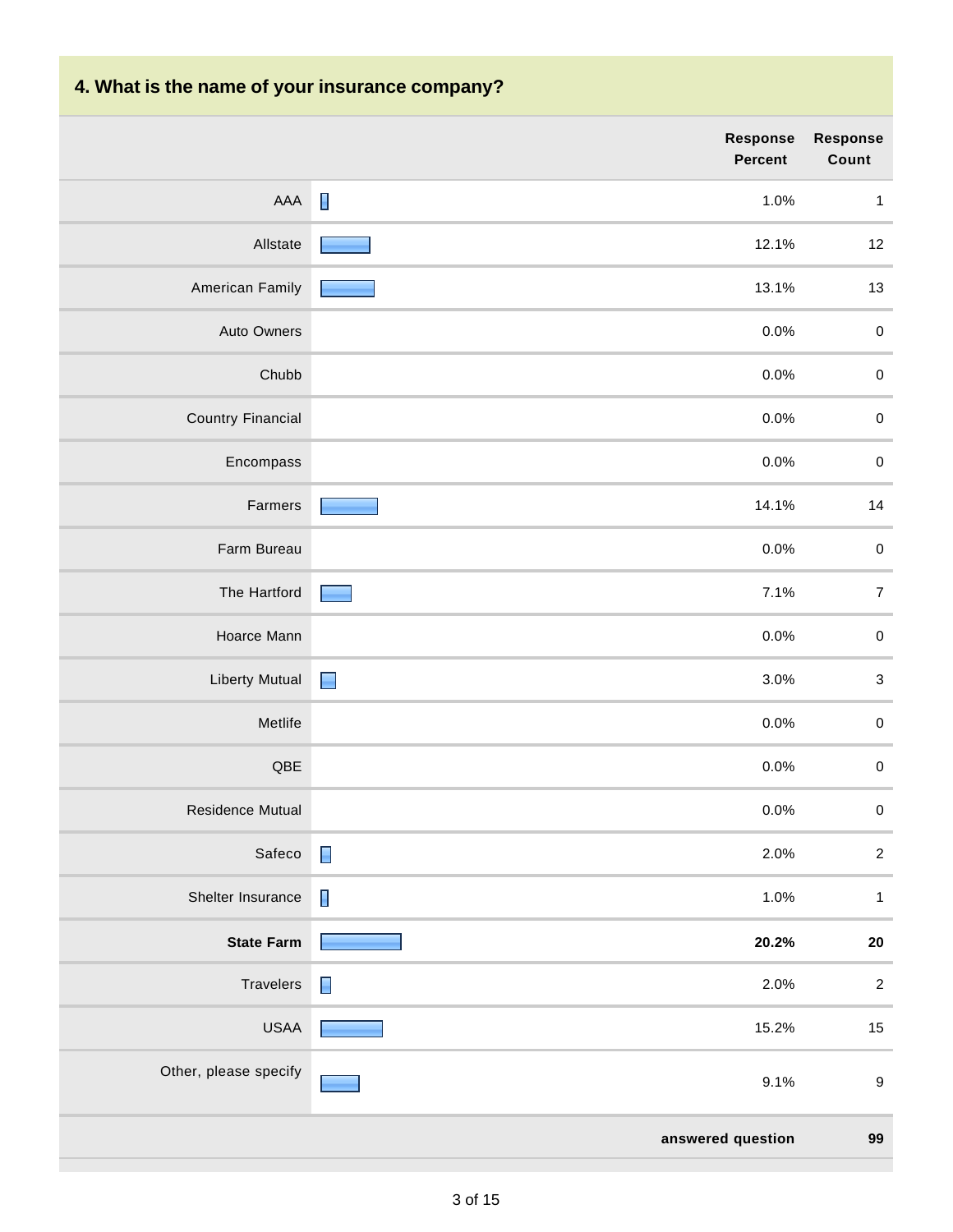#### **5. Based on your experience with your claim, would you recommend your insurance company to a friend, relative or co-worker?**

|     | Response<br><b>Percent</b> | <b>Response</b><br>Count |
|-----|----------------------------|--------------------------|
| Yes | 73.7%                      | 73                       |
| No  | 26.3%                      | 26                       |
|     | Why or why not?            | 54                       |
|     | answered question          | 99                       |
|     | skipped question           | 49                       |

#### **6. Do you consider your insurance claim "settled" to your satisfaction?**

| <b>Response</b><br>Count | Response<br><b>Percent</b>                                                                         |           |
|--------------------------|----------------------------------------------------------------------------------------------------|-----------|
| 21                       | 21.2%                                                                                              | Yes       |
| 67                       | 67.7%                                                                                              | <b>No</b> |
| 11                       | 11.1%                                                                                              | N/A       |
| 71                       | If no, please explain what your current status is on collecting insurance money to repair/rebuild: |           |
| 99                       | answered question                                                                                  |           |
| 49                       | skipped question                                                                                   |           |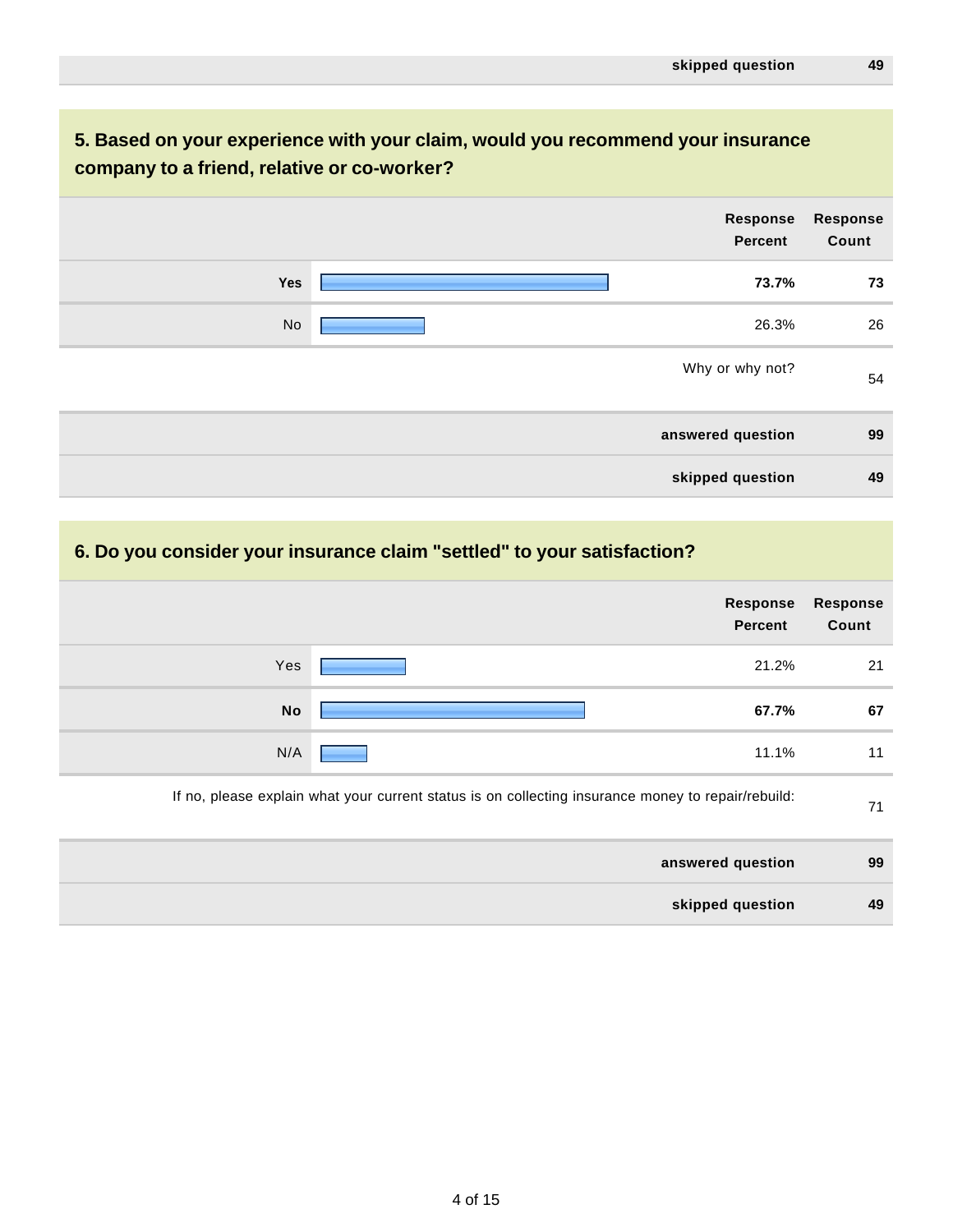#### **7. When did you settle your insurance claim?**

|                                         |                | <b>Response</b><br><b>Percent</b> | <b>Response</b><br>Count |
|-----------------------------------------|----------------|-----------------------------------|--------------------------|
| We have not yet reached a<br>settlement |                | 76.8%                             | ${\bf 76}$               |
| <b>June 2013</b>                        |                | 6.1%                              | $\,6\,$                  |
| <b>July 2013</b>                        |                | 6.1%                              | $\,6\,$                  |
| August 2013                             | <b>College</b> | 4.0%                              | $\overline{4}$           |
| September 2013                          | L.             | 4.0%                              | $\overline{4}$           |
| October 2013                            | Г              | 1.0%                              | $\mathbf{1}$             |
| November 2013                           |                | 0.0%                              | $\pmb{0}$                |
| December 2013                           | E              | 2.0%                              | $\sqrt{2}$               |
| January 2014                            |                | 0.0%                              | $\pmb{0}$                |
|                                         |                | answered question                 | 99                       |
|                                         |                | skipped question                  | 49                       |

#### **8. Do you have enough insurance to cover the cost of repairing, replacing or rebuilding your house?**

|                                                                                                        | <b>Response</b><br><b>Percent</b> | <b>Response</b><br>Count |
|--------------------------------------------------------------------------------------------------------|-----------------------------------|--------------------------|
| <b>Yes</b>                                                                                             | 62.2%                             | 61                       |
| No                                                                                                     | 37.8%                             | 37                       |
| If you answered "NO" to this question, please give your best estimate of how much money you are short. |                                   |                          |

(estimated cost of repairs minus insurance money) 39

| answered question | 98 |
|-------------------|----|
| skipped question  | 50 |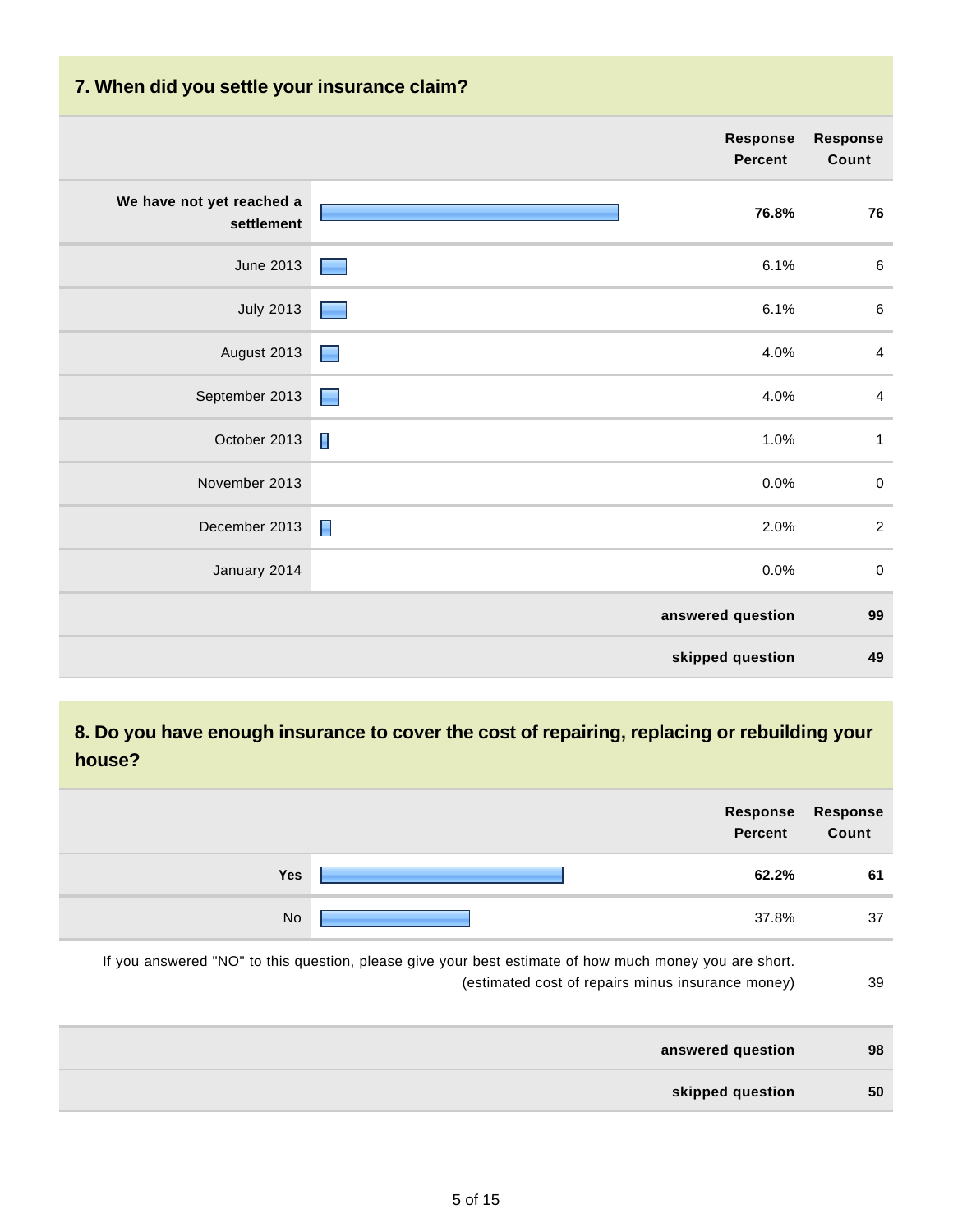**9. Did a bank make you use all or part of your insurance funds to pay off or pay down your mortgage?**

| <b>Response</b><br>Count | Response<br><b>Percent</b>                              |           |
|--------------------------|---------------------------------------------------------|-----------|
| 11                       | 11.2%                                                   | Yes       |
| 52                       | 53.1%                                                   | <b>No</b> |
| 1                        | 1.0%                                                    | Partially |
| 34                       | 34.7%                                                   | N/A       |
| 22                       | If you answered "YES" to this question, please explain. |           |
| 98                       | answered question                                       |           |
| 50                       | skipped question                                        |           |

## **10. If your insurance policy has come up for renewal since the fire, did you get a cancellation notice?**

|                                              | Response<br><b>Percent</b>                | <b>Response</b><br>Count |
|----------------------------------------------|-------------------------------------------|--------------------------|
| Yes                                          | 5.1%<br><b>Contract Contract Contract</b> | $\sqrt{5}$               |
| <b>No</b>                                    | 53.1%                                     | 52                       |
| My policy has not yet come up for<br>renewal | 41.8%                                     | 41                       |
|                                              | answered question                         | 98                       |
|                                              | skipped question                          | 50                       |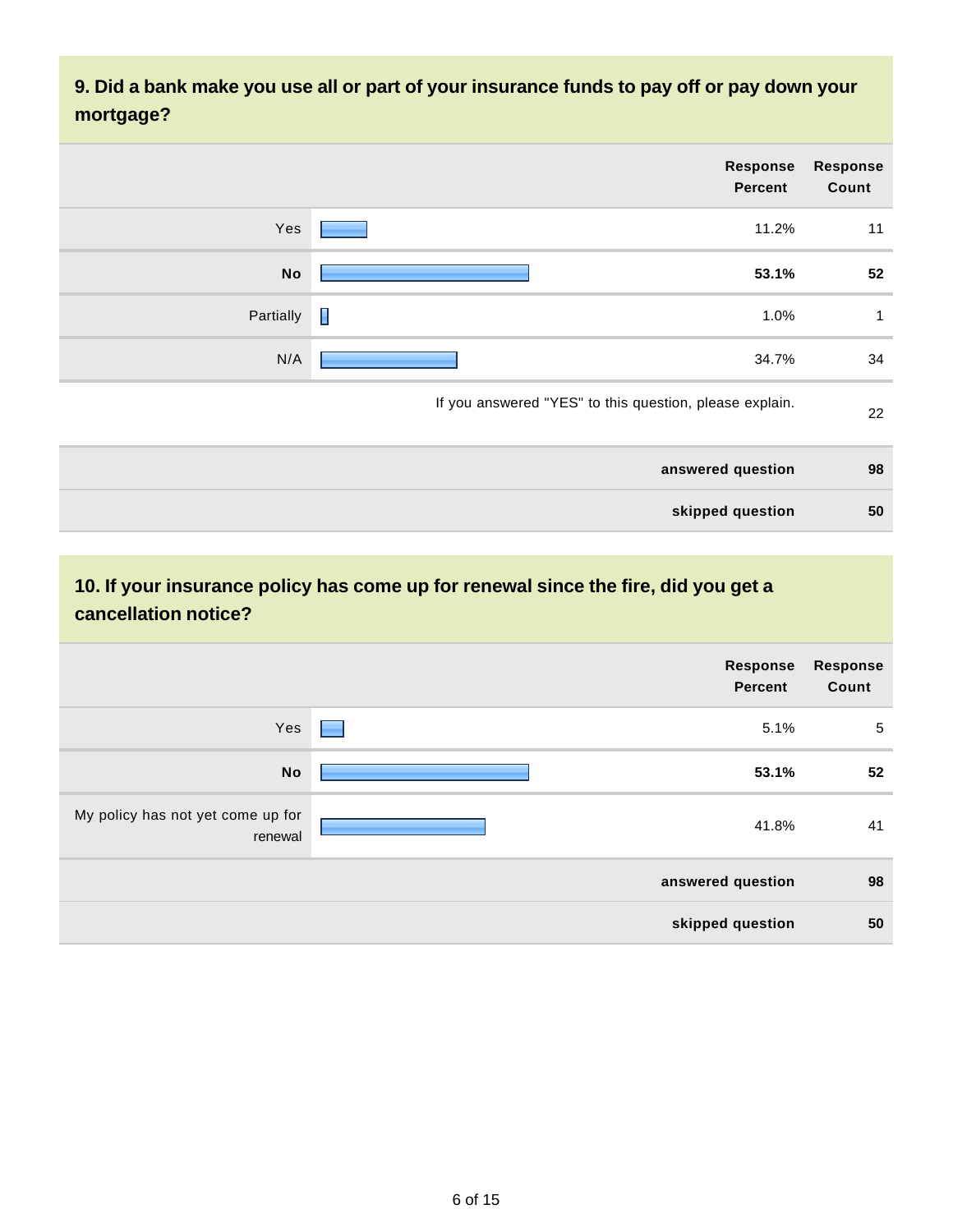#### **11. Are you worried you will run out of Additional (temporary) Living Expense benefits before you can move back in to your home?**

|           | Response<br><b>Percent</b>                                                    | <b>Response</b><br>Count |
|-----------|-------------------------------------------------------------------------------|--------------------------|
| Yes       | 20.2%                                                                         | 19                       |
| <b>No</b> | 62.8%                                                                         | 59                       |
| N/A       | 17.0%                                                                         | 16                       |
|           | Do you have any other concerns about your Additional Living Expense benefits? | 18                       |
|           | answered question                                                             | 94                       |
|           | skipped question                                                              | 54                       |

#### **12. Do you have enough insurance on personal property/contents to replace everything that was damaged or lost?**

| Response<br><b>Percent</b>                                                                             | <b>Response</b><br>Count |
|--------------------------------------------------------------------------------------------------------|--------------------------|
| Yes<br>48.4%                                                                                           | 46                       |
| <b>No</b><br>51.6%                                                                                     | 49                       |
| If you answered "NO" to this question, please give your best estimate of how much money you are short. | 48                       |
| answered question                                                                                      | 95                       |
| skipped question                                                                                       | 53                       |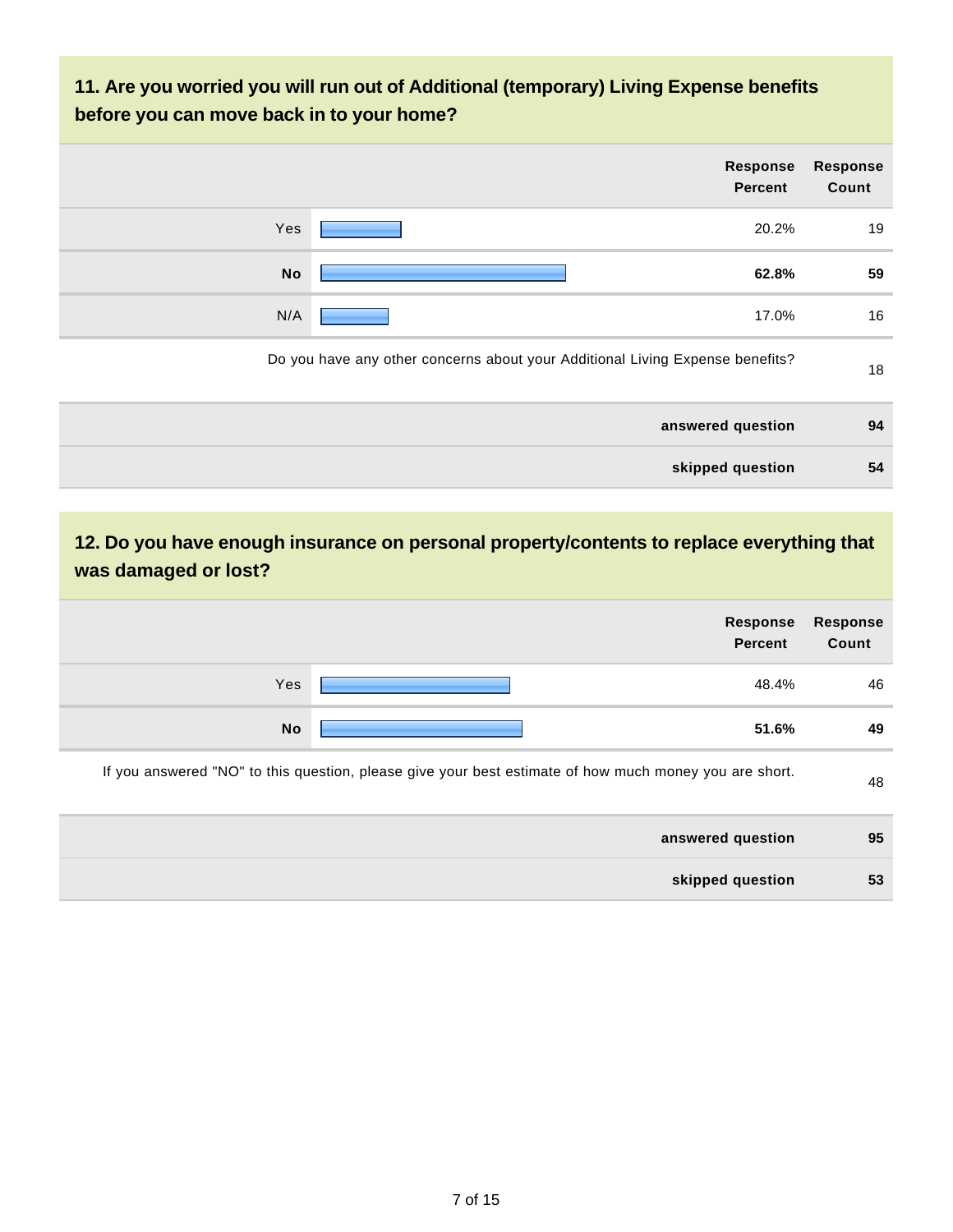## **13. For your Contents/Personal Property, did your insurer do any of the following (check all that apply):**

|                                                                                                                                      | <b>Response</b><br><b>Percent</b> | <b>Response</b><br>Count |
|--------------------------------------------------------------------------------------------------------------------------------------|-----------------------------------|--------------------------|
| Require you to list and describe<br>every single damaged or<br>destroyed item                                                        | 57.9%                             | 55                       |
| Require you to list when or where<br>each item was obtained                                                                          | 41.1%                             | 39                       |
| Waive the requirement that you<br>itemize your inventory                                                                             | 10.5%                             | 10                       |
| Relax the requirement that you<br>itemize your inventory                                                                             | 10.5%                             | 10                       |
| Allow you to do a less specific<br>inventory with similar items<br>grouped together (for example:<br>Books, 50, Sheet sets, 5, etc.) | 43.2%                             | 41                       |
| Insist you submit your inventory<br>on a specific form                                                                               | 22.1%                             | 21                       |
| Let you use your own inventory<br>form                                                                                               | 30.5%                             | 29                       |
| Give you a time extension to<br>complete your inventory or replace<br>items                                                          | 20.0%                             | 19                       |
| Offer you a cash-out contents<br>settlement to close this portion of<br>your claim                                                   | 14.7%                             | 14                       |
| Send a contents "specialist" to help<br>you prepare your inventory                                                                   | 27.4%                             | 26                       |
|                                                                                                                                      | Other (please specify)            | 18                       |
|                                                                                                                                      | answered question                 | 95                       |
|                                                                                                                                      | skipped question                  | 53                       |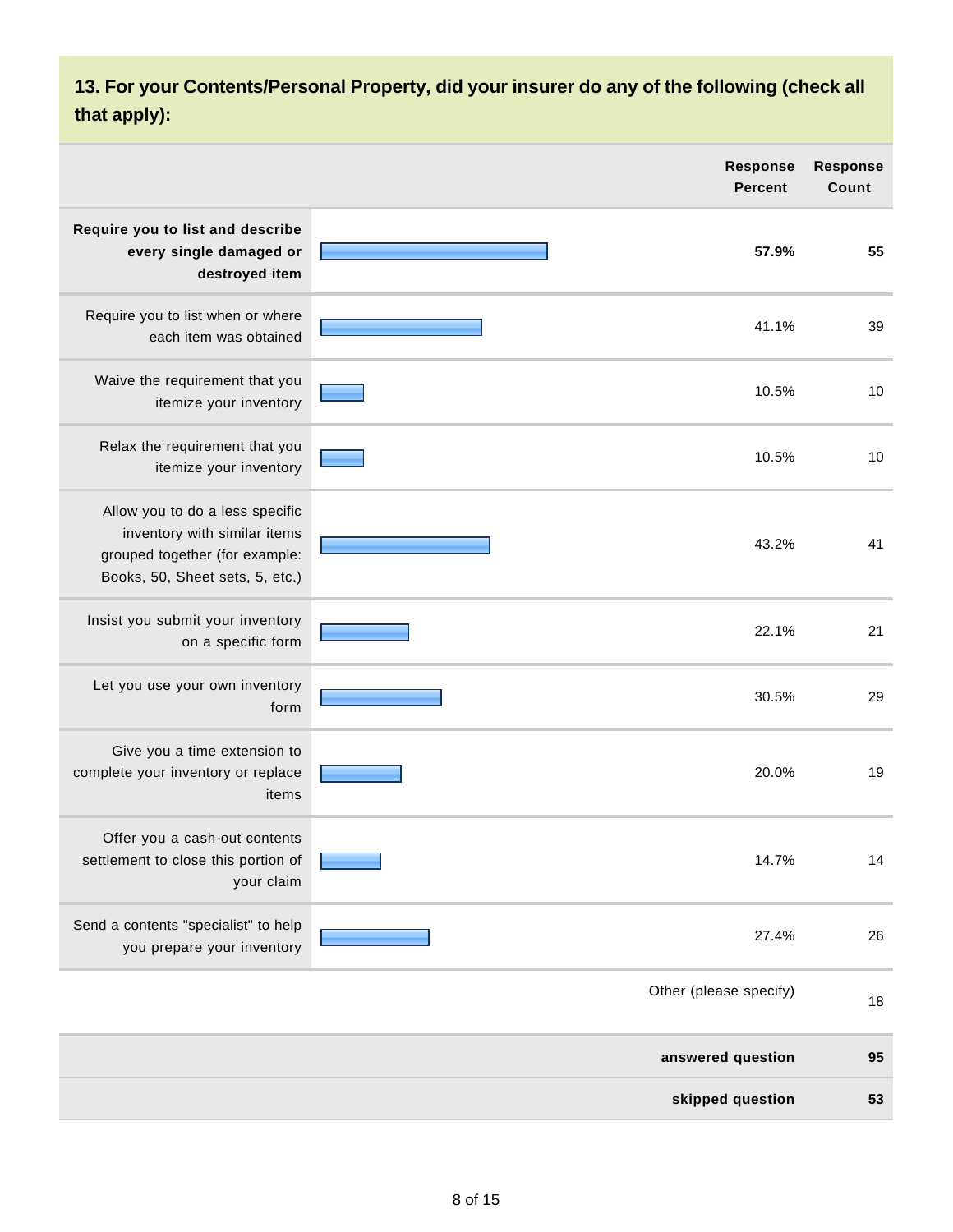**14. Did your insurance company explain "depreciation" and what you needed to do to collect full replacement cost on items they depreciated?**

|     | Response<br><b>Percent</b> | Response<br>Count |
|-----|----------------------------|-------------------|
| Yes | 64.2%                      | 61                |
| No  | 27.4%                      | 26                |
| N/A | 8.4%                       | 8                 |
|     | answered question          | 95                |
|     | skipped question           | 53                |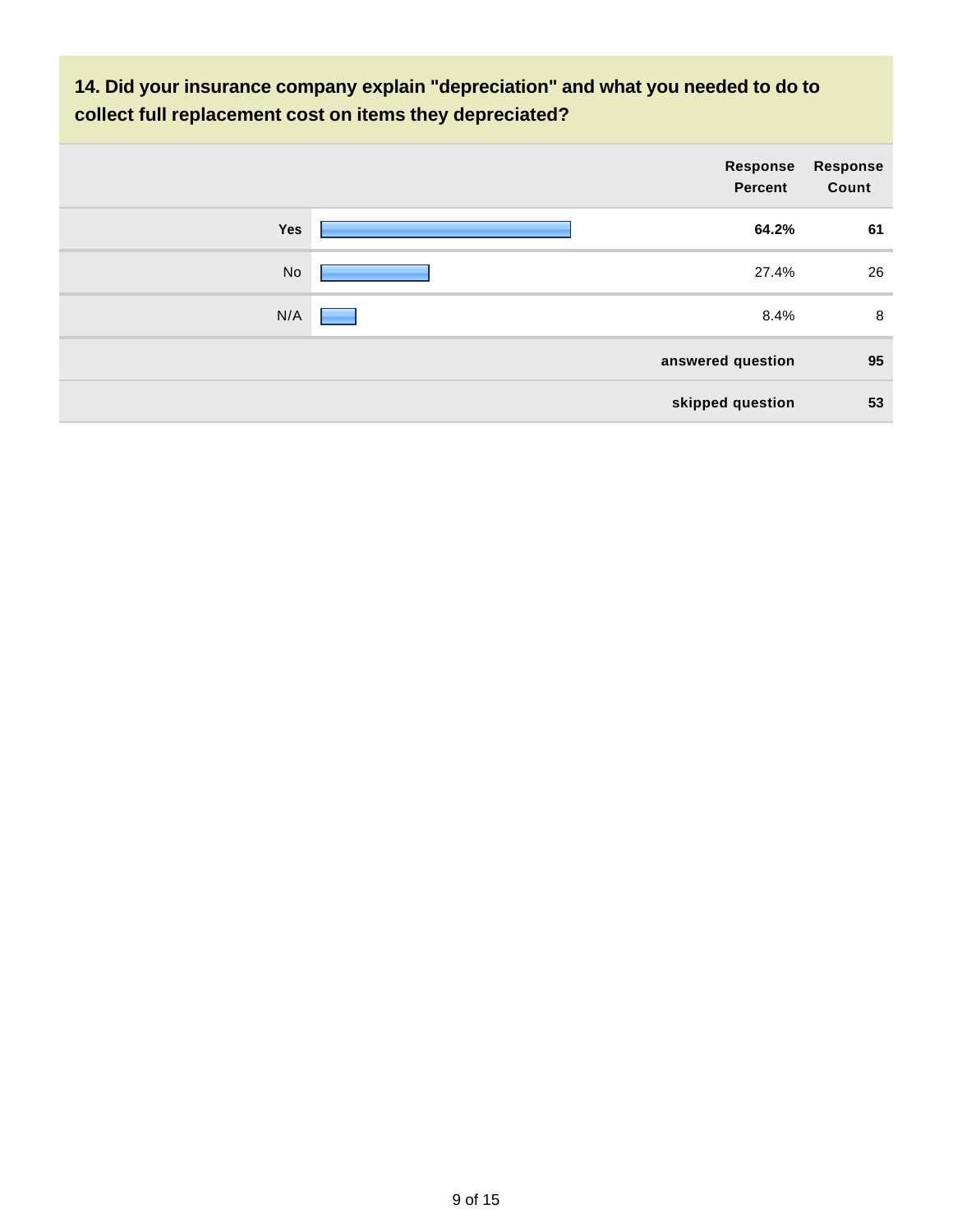# **15. Have you experienced any of the following problems? Please check all that apply to you:**

|                                                                                                            | <b>Response</b><br><b>Percent</b> | <b>Response</b><br>Count |
|------------------------------------------------------------------------------------------------------------|-----------------------------------|--------------------------|
| It took a long time to get a current<br>copy of my insurance policy                                        | 20.0%                             | 19                       |
| Delays in payment of policy<br>benefits                                                                    | 15.8%                             | 15                       |
| Delays in answering my questions<br>and/or phone calls and/or emails                                       | 25.3%                             | 24                       |
| The insurance company/adjuster<br>made a "lowball" settlement offer                                        | 15.8%                             | 15                       |
| The insurance company/adjuster<br>brought in experts I didn't trust                                        | 4.2%                              | 4                        |
| The insurance company switched<br>adjusters and we had to keep<br>starting from scratch                    | 11.6%                             | 11                       |
| The insurance company/adjuster<br>made me jump through too many<br>hoops and wasted my time                | 16.8%                             | 16                       |
| The insurance company/adjuster<br>forced me to hire their contractor<br>but wouldn't back up his/her work  | 0.0%                              | $\mathbf 0$              |
| I did not have any problems with<br>my insurance claim or with the<br>insurance company<br>representatives | 55.8%                             | 53                       |
|                                                                                                            | Other, Please Explain.            | 27                       |
|                                                                                                            | answered question                 | 95                       |
|                                                                                                            | skipped question                  | 53                       |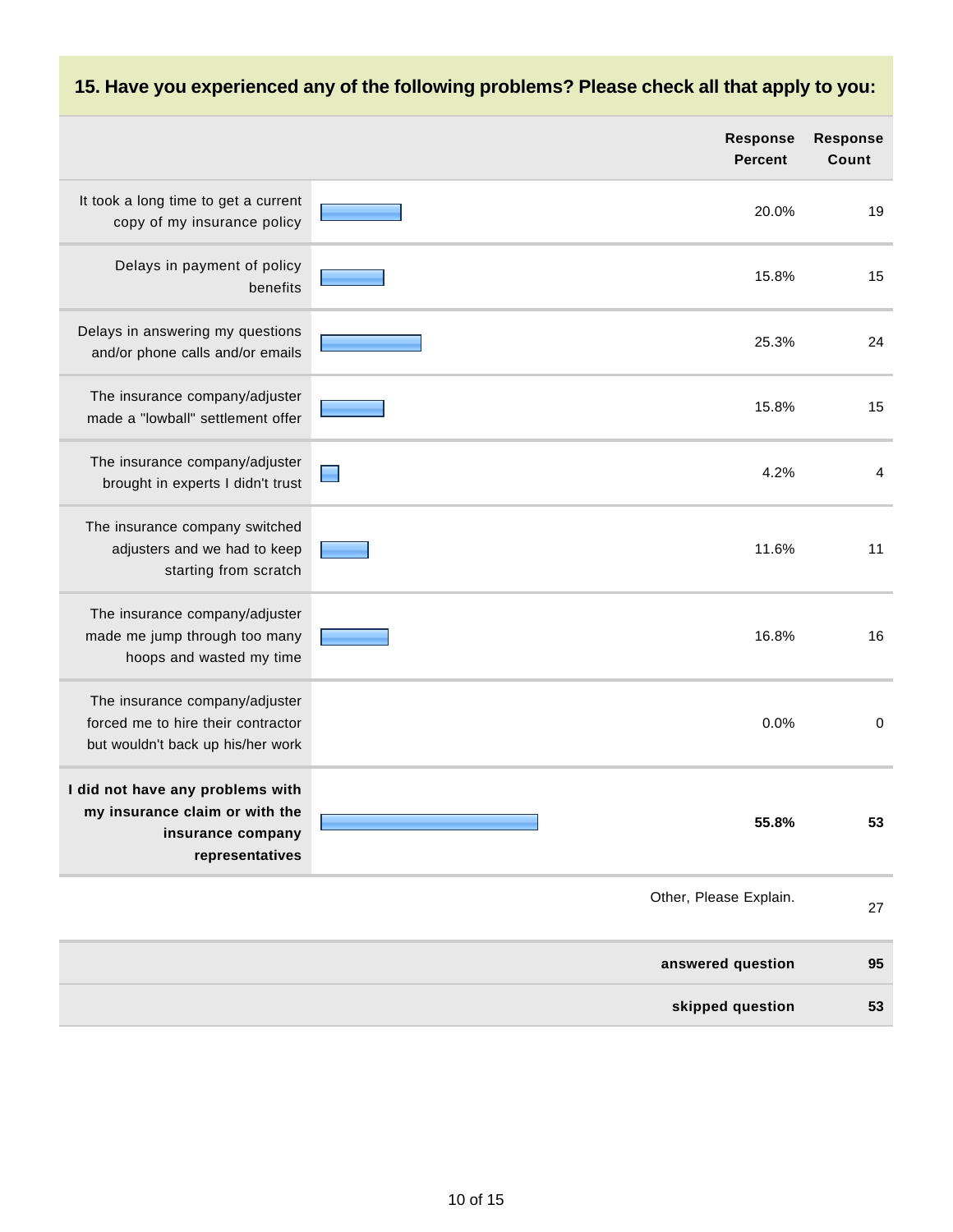## **16. Have you filed a complaint (Request for Assistance "RFA") with the Colorado Division of Regulatory Agencies?**

| <b>Response</b><br>Count | <b>Response</b><br><b>Percent</b>                       |                                                                                             |
|--------------------------|---------------------------------------------------------|---------------------------------------------------------------------------------------------|
| 63                       | 66.3%                                                   | No, I do not have any<br>complaints                                                         |
| 30                       | 31.6%                                                   | No, I have a problem with my<br>insurance company, but have not<br>filed a formal complaint |
| $\overline{2}$           | П<br>2.1%                                               | Yes, I filed a complaint                                                                    |
| $\mathbf{3}$             | If you answered "YES" to this question, please explain. |                                                                                             |
| 95                       | answered question                                       |                                                                                             |
| 53                       | skipped question                                        |                                                                                             |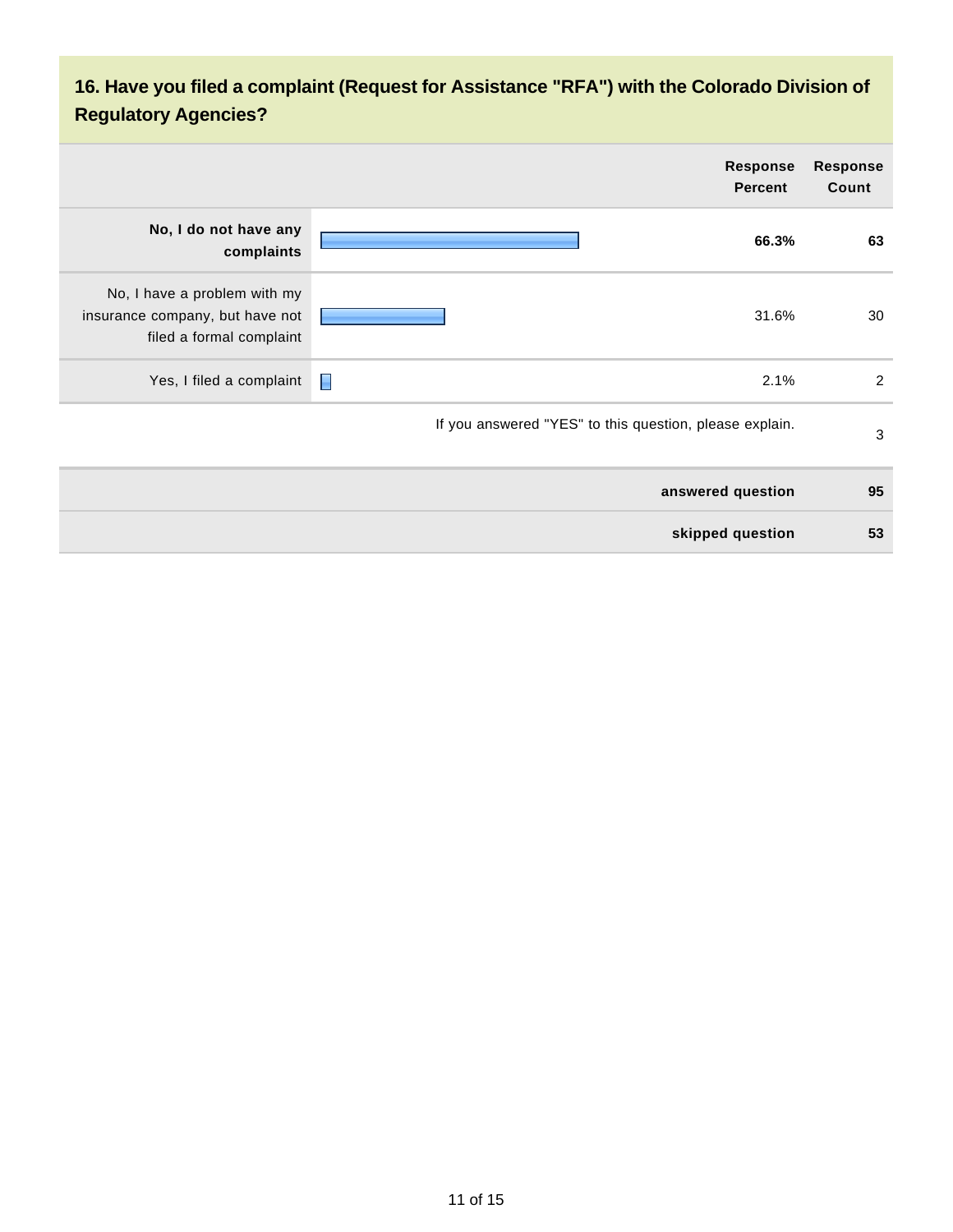### **17. Have you hired any professionals/experts to help you on your insurance claim related to the wildfire?**

|                                                      | <b>Response</b><br><b>Percent</b> | <b>Response</b><br>Count |
|------------------------------------------------------|-----------------------------------|--------------------------|
| <b>Hygienist/Air Quality Expert</b>                  | Π<br>1.1%                         | $\mathbf{1}$             |
| <b>Construction Cost Estimator</b>                   | 4.3%                              | 4                        |
| <b>Structural Engineer</b>                           | 5.4%                              | $\mathbf 5$              |
| Soil Engineer/Expert                                 | 5.4%                              | $\,$ 5 $\,$              |
| <b>Contents/Personal Property</b><br>Specialist      | 0.0%                              | $\pmb{0}$                |
| Public Adjuster                                      | 3.2%<br>▉                         | $\sqrt{3}$               |
| Appraiser                                            | 0.0%                              | $\pmb{0}$                |
| Attorney                                             | 3.2%<br>$\blacksquare$            | $\sqrt{3}$               |
| No, I have not hired any<br>professionals or experts | 73.1%                             | 68                       |
| Other, please specify                                | 12.9%                             | 12                       |
|                                                      | answered question                 | 93                       |
|                                                      | skipped question                  | 55                       |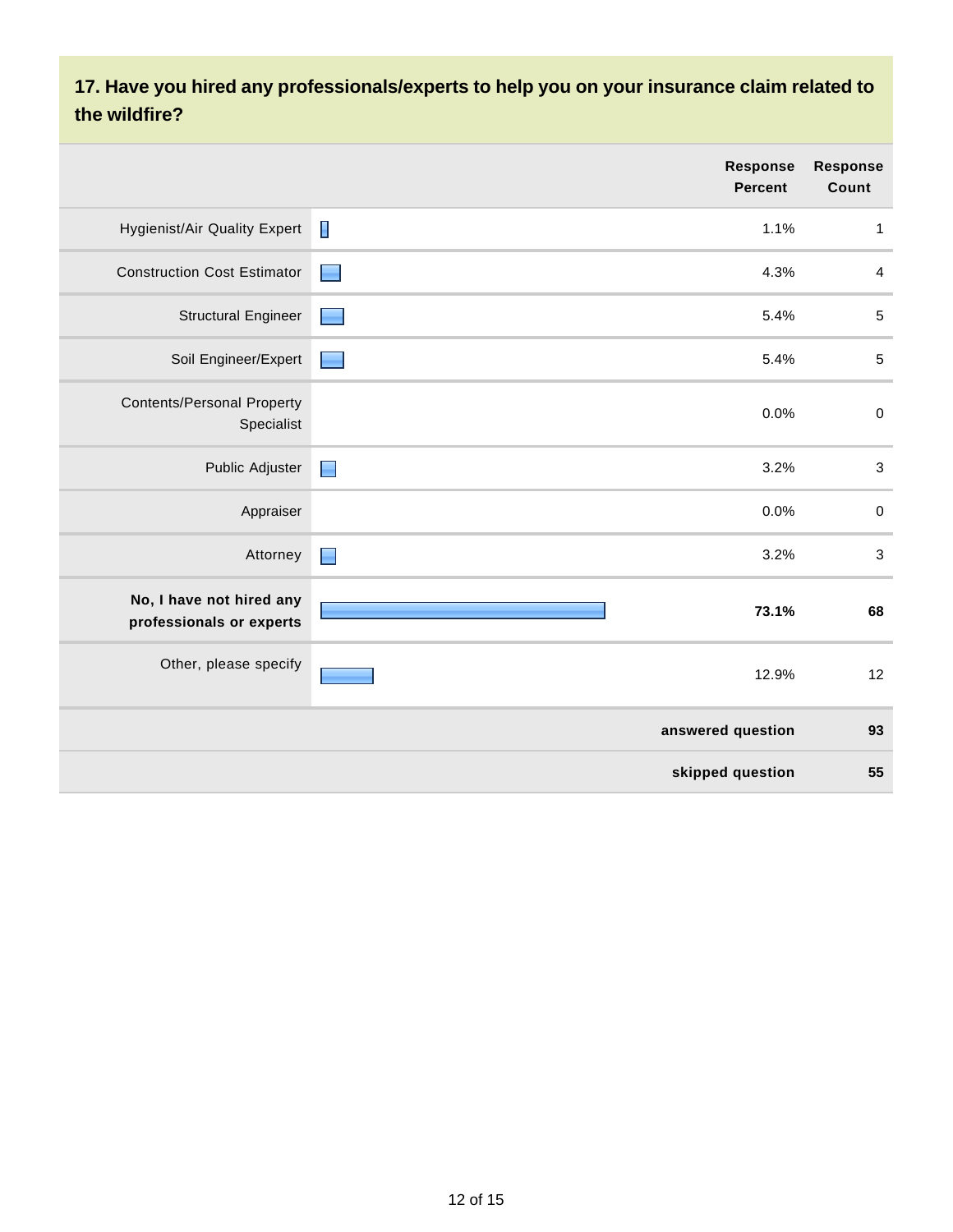## **18. Which UP resources have you used to help navigate the insurance claim process? Please check all that apply.**

|                                                                                                  | <b>Response</b><br><b>Percent</b> | <b>Response</b><br>Count |
|--------------------------------------------------------------------------------------------------|-----------------------------------|--------------------------|
| <b>The Disaster Recovery</b><br><b>Handbook and Household</b><br>Inventory Guide ("yellow book") | 90.0%                             | 72                       |
| UP Roadmap to Recovery<br>Flashdrive                                                             | 33.8%                             | 27                       |
| UP Home Inventory Spreadsheet                                                                    | 37.5%                             | 30                       |
| Attended Roadmap to Recovery<br>Meetings/Workshops                                               | 76.3%                             | 61                       |
| <b>Watched Recovery Workshops</b><br>online                                                      | 10.0%                             | $\, 8$                   |
| UP Tip Sheets/Publications from<br>website                                                       | 33.8%                             | 27                       |
|                                                                                                  | Other (please specify)            | 11                       |
|                                                                                                  | answered question                 | 80                       |
|                                                                                                  | skipped question                  | 68                       |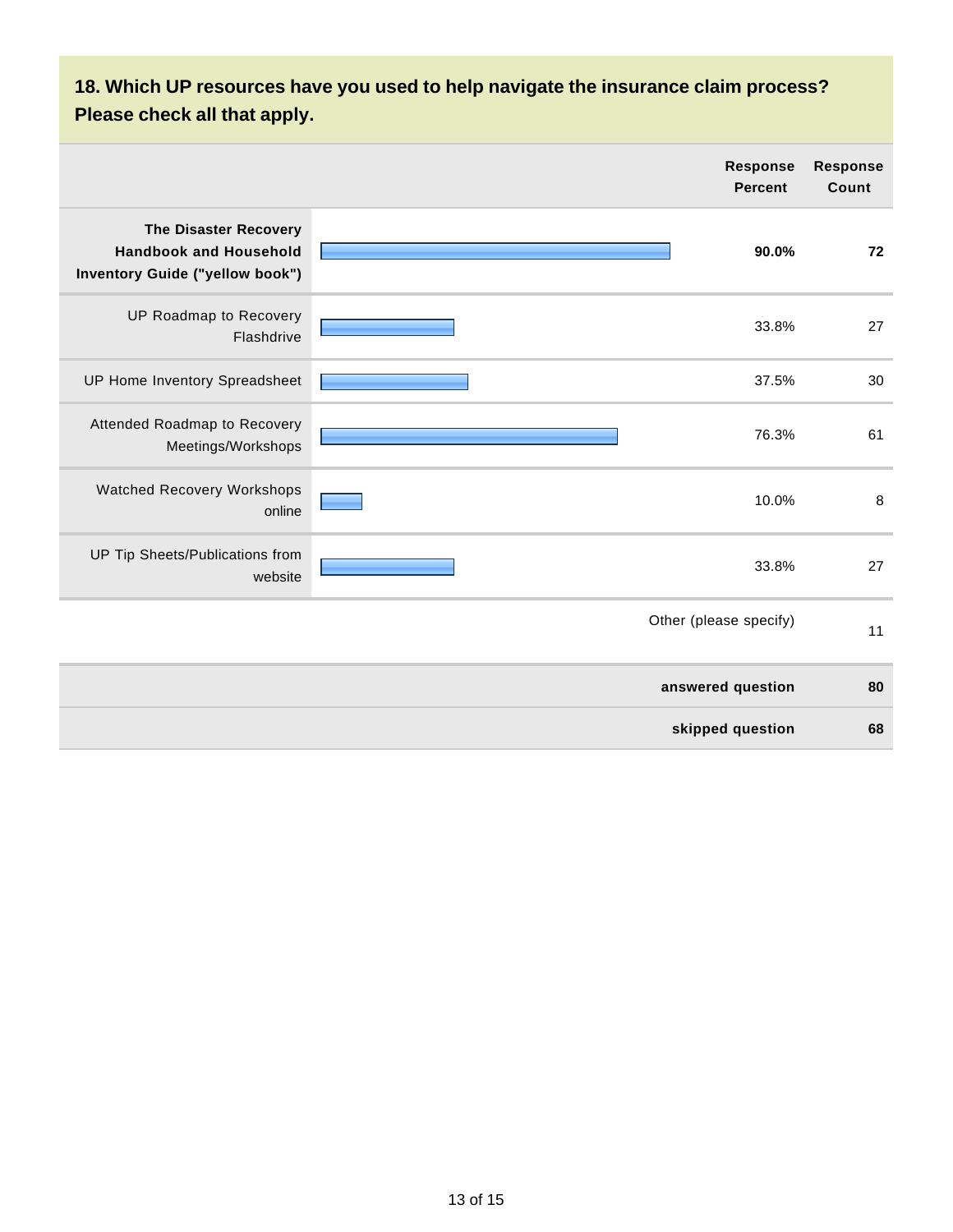#### **19. Was was information and claim help you received from United Policyholders helpful?**

|                            | <b>Response</b><br><b>Percent</b> | <b>Response</b><br>Count |
|----------------------------|-----------------------------------|--------------------------|
| Yes                        | 85.2%                             | 75                       |
| No                         | 2.3%<br>▉                         | $\overline{2}$           |
| I did not receive any help | 12.5%                             | 11                       |
|                            | Please describe your experience.  | 14                       |
|                            | answered question                 | 88                       |
|                            | skipped question                  | 60                       |

**20. United Policyholders has held monthly workshops on different aspects of the insurance claim process. Which topics would you like to see next? Please select all that you are interested in.**

|                                                              |       | <b>Response</b><br><b>Percent</b> | <b>Response</b><br>Count |
|--------------------------------------------------------------|-------|-----------------------------------|--------------------------|
| Mortgage Issues                                              |       | 12.3%                             | 9                        |
| <b>Tax Issues</b>                                            |       | 64.4%                             | 47                       |
| Insurance Dispute Resolution                                 |       | 28.8%                             | 21                       |
| Contents Inventory Help and<br><b>Depreciation Refresher</b> | 39.7% |                                   | 29                       |
| Partial Loss Issues (smoke damage<br>and remediation)        |       | 12.3%                             |                          |
|                                                              |       | Other (please specify)            | 15                       |
|                                                              |       | answered question                 | 73                       |
|                                                              |       | skipped question                  | 75                       |